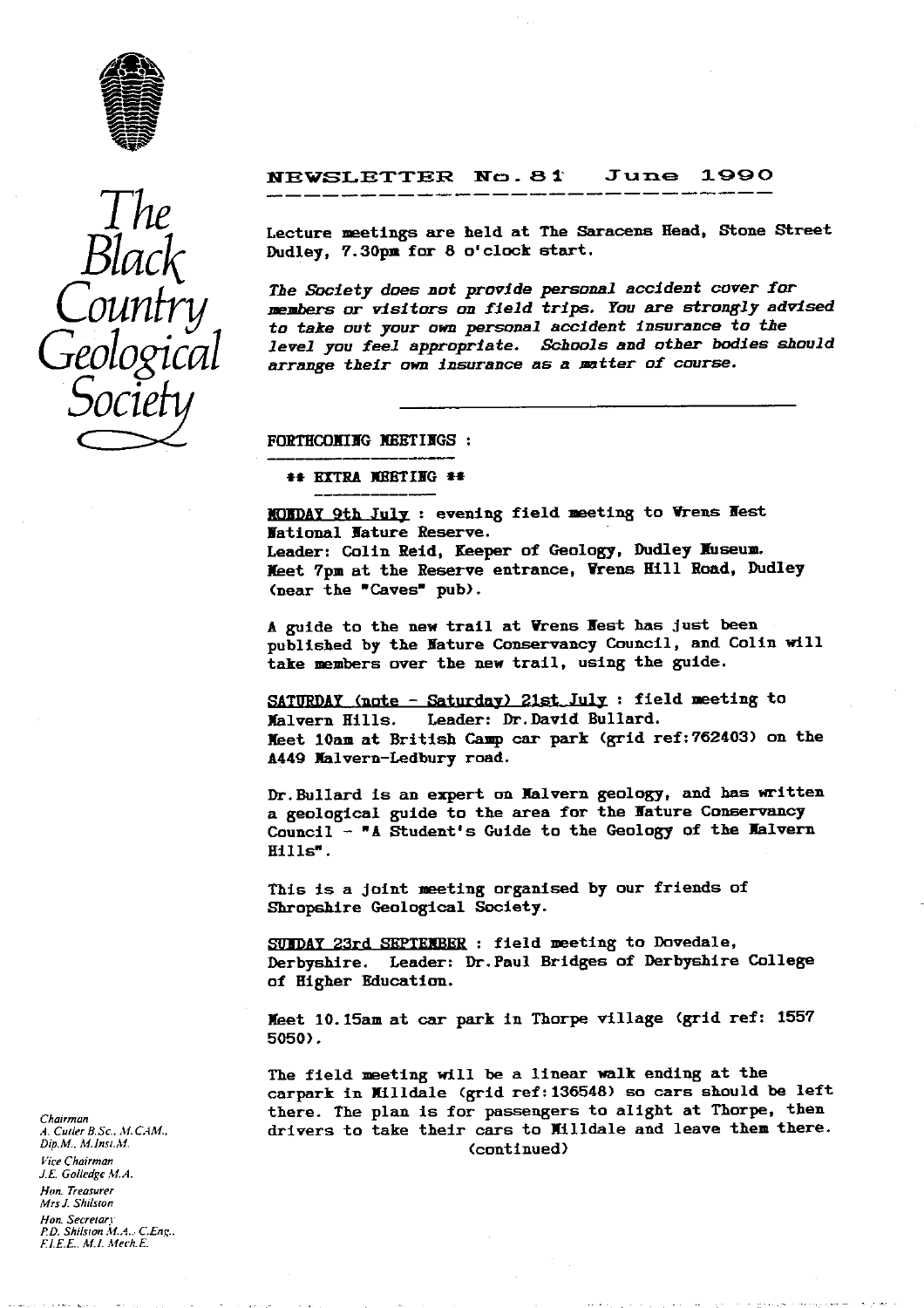The carpark at Hilldale is at Sunny Bank, 400 yards from **Xilldale** on the road to Hopedale. Cars should be **at Ilildale** by 9.50am, and we **will ferry drivers** back to Thorpe for the start.

The itinerary will involve approx. 7kn walking and some hill climbing - stout walking shoes are recommended. The meeting will start at Thorpe, ascend Thorpe Cloud, then to Stepping Stones, along Dovedale and finish at Nilldale.

It will study in particular clusters of carbonate mud-Hounds of Lower Carboniferous age, formed in deep water off the developing **Derbyshire** Platform, and now exposed in Dovedale.

MUNDAY 15th OCTOBER : lecture "Silurian RED beds - a geologist's view of the USSR" by Dr. David Siviter of Leicester University.

The lecture will be 70% geology and 30% travelogue of various parts of the USSR including Moscow and Leningrad. The Silurian geology in the lecture is chiefly in Estonia and in the Ukraine, and will show some connections with the Silurian on our own doorstep in Dudley.

Dr. Siviter has been to the USSR several times, and will be there again this summer. He has visited many regions including the Baltic States, Siberia and Soviet Central Asia.

SUIDAY 28th OCTOBER : field meeting to Black Country sites, led by Dr. John Powell and the British Geological **Survey team.**

**Meet:** 10am at the entrance to Ibstock Brick Company quarry, Tansey Green (grid ref:900902).

Wellington boots are advised, and hard hats must be worn - bring your own if you have one, otherwise the Society's stock of hats will be available.

1Ff1 DAY 19th **AOYEJIBER :** lecture The **Hornsleasow** dinosaur excavation and sieving project" by Roger Vaughan of Bath Museum.

FRIDAY 30th NOVEMBER : 15th AUNIVERSARY DINNER, WITH SPEAKER. At the University Centre, on the Birmingham University campus.

The dinner will be an informal social function, in a private room at the University Centre. Cost will be around £15.

*The BCGS is pleased that Dr.Beverly Halstead has agreed to cane and give a light***hearted address at the dinner. He is a well-known geological personali ty, agreat** *chiamptmn* of popular geology, and is *President of the Geologists* **Association.**

**Tickets for** the dinner will be on sale from September.

MONDAY 14th JA VARY 1991 : lecture "Britain underground". Caves, caving and geology by John Smith of Dudley Caves rescue Team.

J 3JDAY25th FEBRUARY : **AGX** followed by "Geology in paradise" a talk by Paul Shilston an the Hawaiian Islands.

March : lecture - to be announced.

SUNDAY 15th APRIL : field meeting to Borth Staffordshire. Leader : Mr. John Armitage.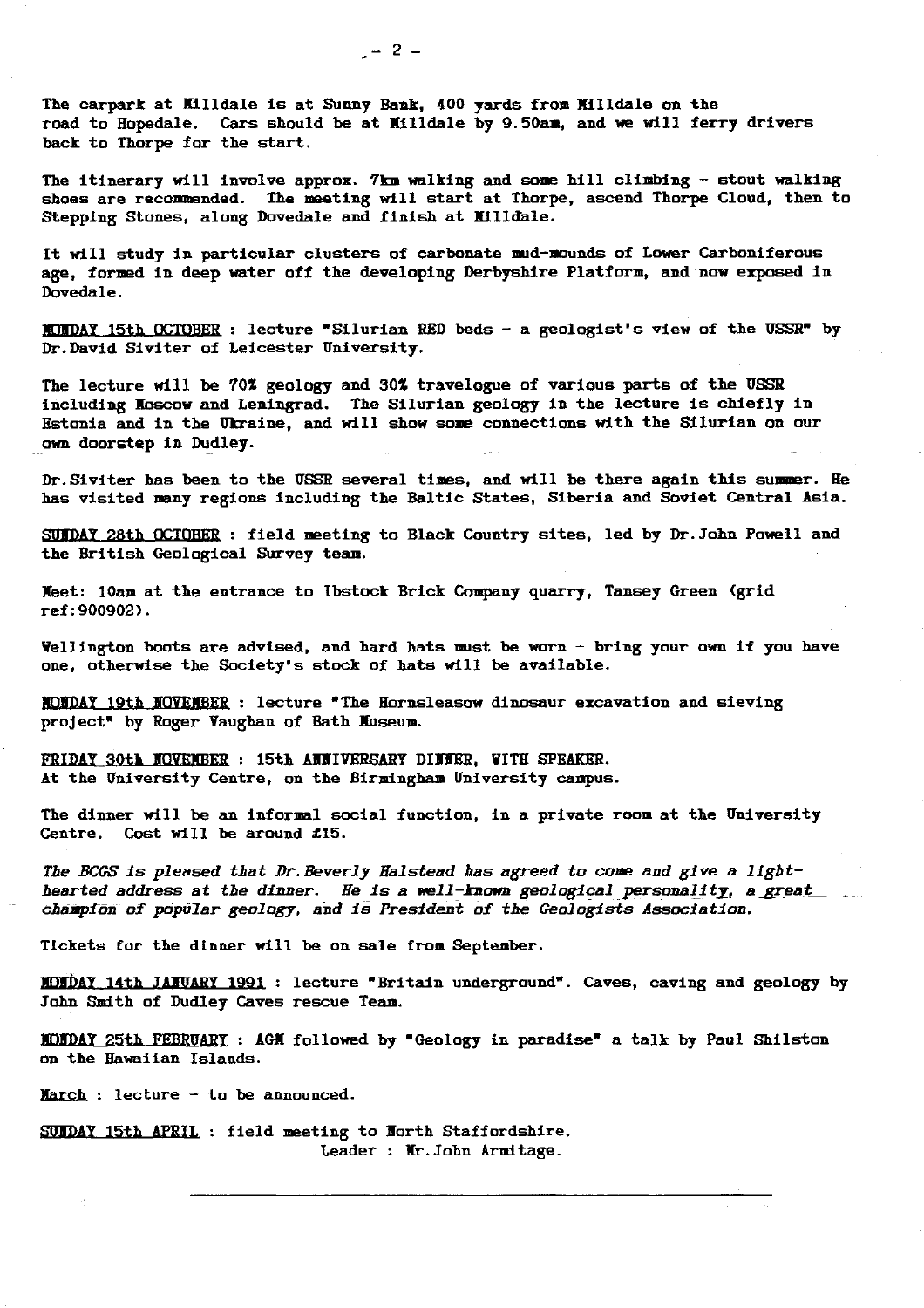CORRESPONDENCE.

This Is a letter we have recently received from KEITH **ALLDEI,** who is a founder member of the Society, and now lives in Bracknell, Berks.

> Bracknell. 4 Way 1990

Although a somewhat far-flung member of the BCGS, my association goes back a long way.

I attended the Birmingham **University Extra-Dural** classes in geology, held at Dudley Technical College, and run by Peter Oliver. This nucleus of people became the founder members of the BCGS.

I can remember attending the inaugural meeting at the Museum & Art Gallery when the **objects of the Society were established. That seems as if it was in IIiocene times now ! My interest in geology began with my scrambling around the Yrens Hest and** Sedgley Beacon as a boy, and I am now a petroleum geologist, so all that expenditure of energy wasn't wasted !

I enjoy reading the newsletter, and **an** very happy to support the continuance of the Society, if somewhat "in absentia". Please extend my best regards to any members who remember me; they will probably be the ones with long grey beards (ladies excepted of course !).

Did I read something about a BCGS sweatshirt - perhaps you would be kind enough to send me details, if they are still available.

Best regards - Keith Aliden.

REPORT OF FIELD MEETING.

**Sunday 29th April. Field** meeting "geology at the northern end of Cannock Chase". Leader : Fred Imm of Geologists Association (Korth Staffs Group).

The BCGS has not had a field meeting in this area before; Fred Imm is a long-time resident of Stafford and knows the area well - not just the geology but local history, local industry and the countryside.

The morning was spent in the Viidwood area south of Stafford, looking at Triassic exposures and at the Triassic landscape. Radford Bank (GR.948209) is in the Sherwood Sandstone and showed a transition between pebble beds and soft sandstones, with marl appearing in the valley. Vildwood ring road (GR.943210) was on the site of old marl pits, created for marling agricultural land; the ridge across the valley of the River. Penk was also Keuper Karl (lercia Wudstoue group) but the valley itself had been carved by glacial melt-water and now comprised peat and running sand - it **was** probably an old lake bed In Roman. times.

Further along the ring road there were old sandstone quarries. Fred Imm also described the old salt industry in Stafford, working **Triassic evaporite** deposits at Baswich, so within a short distance all the characteristic Triassic features were present - pebble beds, marl, sandstone and salt beds.

Lunch was at **Jilford** (GR.968211) on the edge of Cannock Chase. Here there are large areas of pebble beds, but Fred Imm pointed out that while some of these may be Triassic pebble beds, they will mostly at some depth. Pebbles at the surface are much

 $-3-$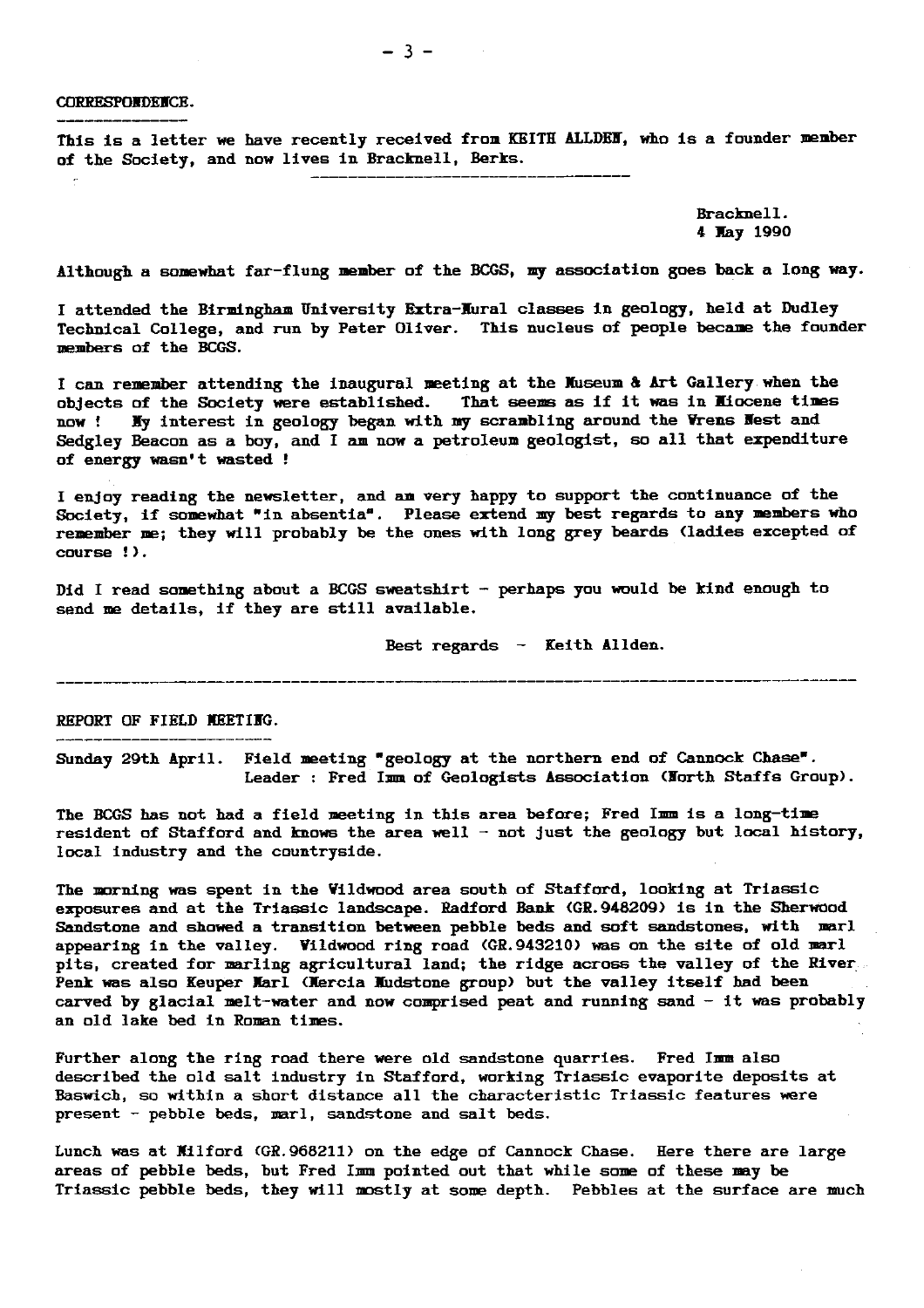**more likely to be the result of glacial transport during the ice** *age.* **There is a very** wide range of pebble types - the most common is a well-rounded purple quartzite, but **others include sandstones, cherts and agates.**

**A tour on foot from Milford, via the Punchbowl, Satnall Hills Quarry SSSI (GR.976203), with several different episodes of pebble-beds, and Satnall. Hills, showed a wide range of glacial overflow and** *under***-ice channels, formed as the last of the ice was disappearing.**

**Finally, the quarry at Badgers Slade (GR.975165) of soft sandstone with pebbles, showed soft dark-brown manganese deposits, apparently replacing individual pebbles.**

**As well as seeing interesting geology, the weather was perfect, and we are most grateful to Fred Imm for giving us such a good day.**

**INDOOR IEETING REPORT.**

 $\label{eq:2} \mathcal{L}_{\mathcal{P}}(\mathcal{L}_{\mathcal{P}}(\mathcal{L}_{\mathcal{P}})) = \mathcal{L}_{\mathcal{P}}(\mathcal{L}_{\mathcal{P}}(\mathcal{L}_{\mathcal{P}})) = \mathcal{L}_{\mathcal{P}}(\mathcal{L}_{\mathcal{P}}(\mathcal{L}_{\mathcal{P}})) = \mathcal{L}_{\mathcal{P}}(\mathcal{L}_{\mathcal{P}}(\mathcal{L}_{\mathcal{P}})) = \mathcal{L}_{\mathcal{P}}(\mathcal{L}_{\mathcal{P}}(\mathcal{L}_{\mathcal{P}})) = \mathcal{L}_{\mathcal{P}}(\mathcal{L}_{\mathcal{P$ **Xonday 14th May. Lecture "The Birmingham Vest geological mapping project' by the British Geological Survey Team Dr.John Powell - team leader. Dr. Brian Glover. Dr.Colin Waters.**

**The Society was treated to a superbly prepared presentation which opened our eyes to many hitherto unknown geological 'secrets' of our area.**

 $\mathcal{L}(\mathcal{A}^{(k)})$  , we

**The project's principal objectives are to remap an area which is currently covered by four 1:50,000 sheets, where vast quantities of new data from site investigation, development excavations, and new exposures in opencast and quarrying operations, are now available.**

**John Powell gave an introduction to the aims of the study, and how the final report** would be the culmination of a 3-year team effort involving rigorous field mapping. **collection and processing of approximately 15,000 shaft, borehole and trial pit** excavations, with any historical and personal knowledge that could be assimilated along the way. The report is to be published in 1992. The report is to be published in 1992.

**One of the most impressive parts of the study is the insistence of the DoE that the BGS develop sophisticated computer techniques which can produce 3D tppographical models of surfaces of strata with the ground. A particularly fine example of the base of the Thick Coal at Kates Hill was shown.**

**The project will publish not one single map, but rather a series of maps, each of which will have a 'theme', those proposed at the meeting included :**

- *I* **positions of mineshafts and boreholes used in the study.**
- *I* **solid geology with modern terminology.**
- **# superficial deposits.**
- **\* areas of backfilled quarries, landfills and made ground.**
- **I areas at risk from shallow mineworkings.**
- **\* mineral and water resource potential.**
- **4 engineering features, slope stability.**

**The report and maps would therefore be useful to anyone having to make decisions concerning land use or building development.**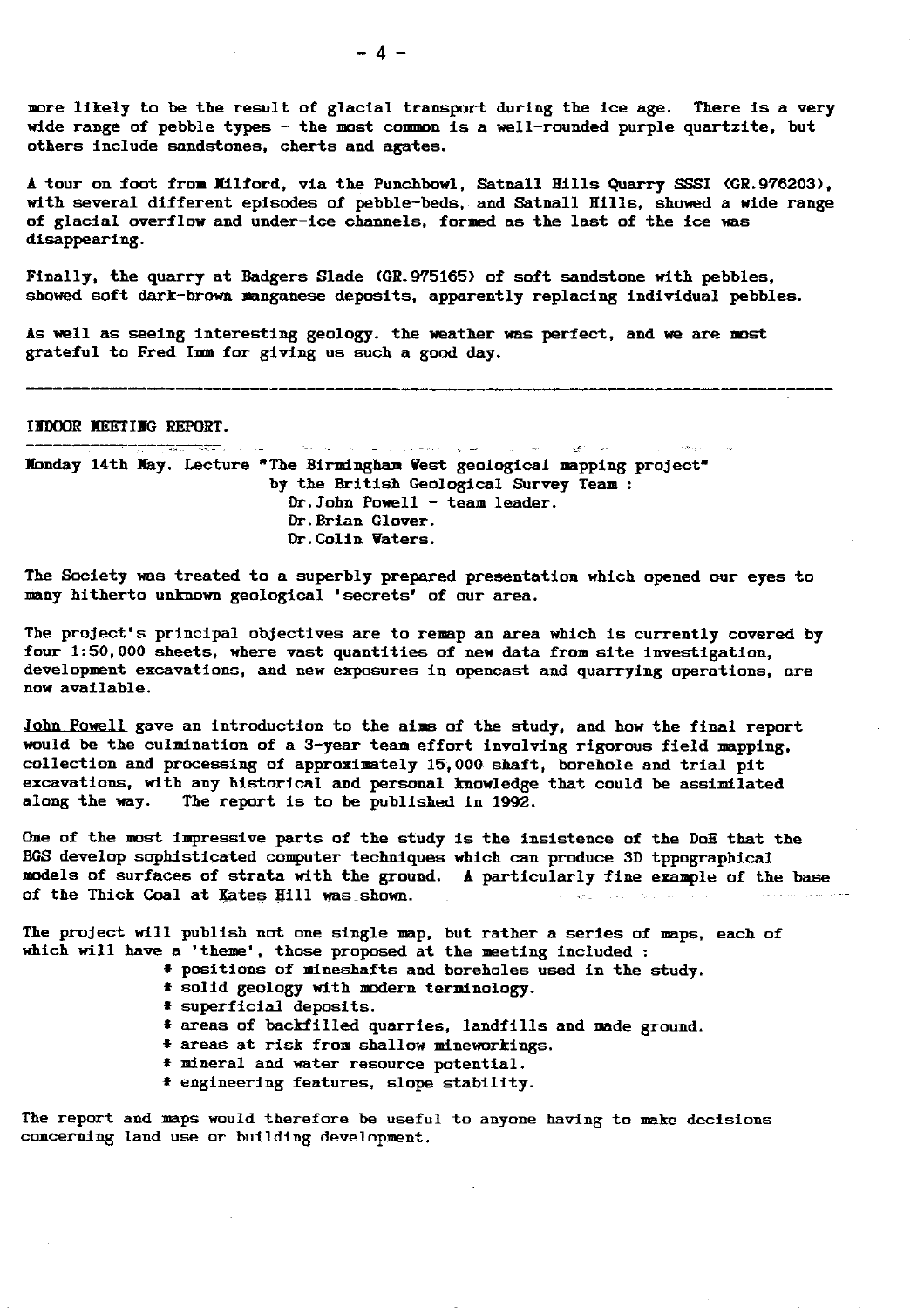Dr. Brian Glover described the new information concerning the Coal Measures sequence and the Etruria Karl formation, and how the interpretation of these was deduced from work at the Patent Shaft opencast, Vednesbury and other choice localities.

The coal measures at Patent Shaft show dominantly fine-grained lithologies, typically grey nudstones and siltstones indicating very quiet conditions of deposition, with very few river-channel sandstones. Higher in the sequence however, channel sandstones become more abundant, showing a change from the quiet poorly-drained swamps to a much more freely-draining alluvial plain and lake type environment of the Etruria formation.

In the quarries in the Etruria Marl at Kingswinford perhaps the most startling **discoveries have** been made. Very well preserved fossil soil (gleysols) horizons have been found in the red brick clay sequences, with, at the top of the sequence, green volcanic ash horizons, with delicately preserved conifer twigs (some of the oldest and best preserved in the British Isles).

Here also are very thin fingers of basalt snaking through the marls, which are suggested to be caused to by explosively escaping gases from a Tansey Green area volcano. This change to volcanic conditions suggests major tectonic changes were occurring in the area.

Dr.Colin Waters had the unenviable task of explaining the structural features in the geology of the **Black Country, and the nature** of the alkali basic intrusions in the area. He demonstrated how features of the Palaeozoic's two mountain--building periods, as well as older structural features, are recorded in the structure of the area.

The oldest structures are the NNW-SSE trending folds and faults, dating from the CXharnian orogeny of Pre-cambrian times. They are represented locally by the 'Dudley ridge' incluiding structures like Wrens Hest, Castle Hill, Netherton Anticline, and most importantly Russells Hall fault with up to 350m of vertical movement.

ME-SW trending faults belong to the Caledonian orogeny, and E-V trending faults to the Hercynian (or Variscan) orogeny. Until the deposition of Etruria Karl, these structures appear to be of a compressional nature, but later tensional forces were experienced by the Black Country possibly producing local graben structures associated with alkali basalt intrusions.

Colin then presented ideas about the intrusion of the Rowley dolerite that showed how the new detailed work had redefined the shape of the intrusion from that of a classic laccolith (of bowler hat shape) to that of an inverted bowler hat which did not appear to have a feeder dyke beneath it. Colin suggested that the intrusion entered laterally, and took residence over a subsiding graben which allowed the intrusion to gain substantial central thickness.

Our heartiest thanks go to the speakers and the BGS for the evening's presentation, and we hope that they will speak again and keep us informed of any further revelations that their work may provide.

*(The three speakers will be leading a* Society field meeting to Black Country sites an *Sunday 28th October).*

MONDAY 21st *MAY : EVENING VISIT TO* DUDLEY 'GEOCHROM" EXHIBIT & SINGING CAVERN.

*The Society is very* grateful to Colin Reid for organising a special evening opening of *these* two exhibitions. The visit was a great success, and *the large turnout of* members *showed bow snuck* interest there is in these new *developments,* and they are very *appreciative of the* hard work Colin has put in.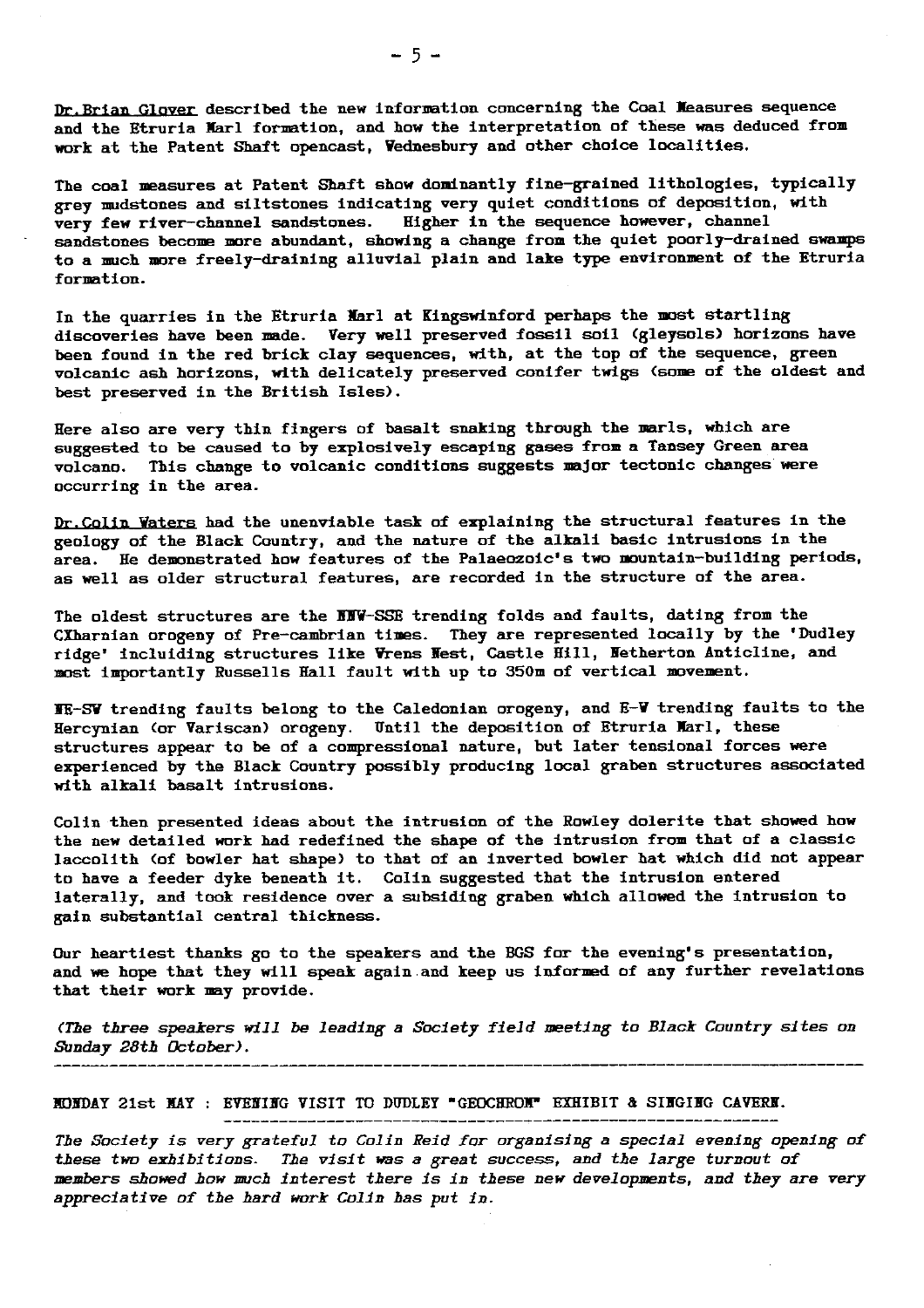### TYPING OF THE NEWSLETTER

After many years HILARY GILTRAP has decided that she can no longer continue with this *job because* of other commitments. The Society would like to record its grateful thanks to Hilary for the invaluable work that she has done over the years so reliably and well.

The committee Is anxious to find someone else to take over the job as quickly as possible. So, is there a competent typist in the Society who would be willing to volunteer to spend about three hours every two months typing up the Newsletter ?

 $-6-$ 

The Newsletter is a very important service to members particularly to those who are unable to attend the meetings. Indeed, in the totally unbiased opinion of some of our non-member readers (!) it is probably the best newsletter of any geological society in the country. So if you think you can help to keep it this way please contact either **AIDREV RIGBY** or PAUL SHILSIOH. It may be that the Society could supply a typewriter if necessary.

This edition of the newsletter has been typed by Paul using just two fingers although this paragraph has been typed by Judith using just one and hunting for the keys. There has to be someone more competent than us!

### BCGS NEWS.

#### 1. LONDON UNIVERSITY.

The volcano trip" 20-27th October 1990 to Sicily and the Aeolian Islands, visiting the volcanoes Mount Etna, Vulcano, and Stromboli. Cost £490. Details from Centre for Extra-Mural Studies, 26 Russell Square, London VC1 5DQ. phone 071-636-8000 ext.3854.

## **2. ffMSO** PUBLICATIONS.

The Stationery Office publishes a wide range of geological publications including British Geological Survey Memoirs, reports and other publications. The local Birmingham shop is at 258 Broad Street, Birmingham B1 2HE (phone 021 **-643**-- **3740).**

Paul Shilston Andrew Rigby 16 St.Hicolas Gardens *Vitley House* Birmingham B38 8TV.<br>Tel: 021-459-3603. Stourbridge DY8 1QX.

Secretary. Newsletter editor.

Eings Norton Class of Class of Class of Class of Class of Class of Class of Class of Class of Class of Class of Class of Class of Class of Class of Class of Class of Class of Class of Class of Class of Class of Class of Cl  $Tel: (0384) 390916.$